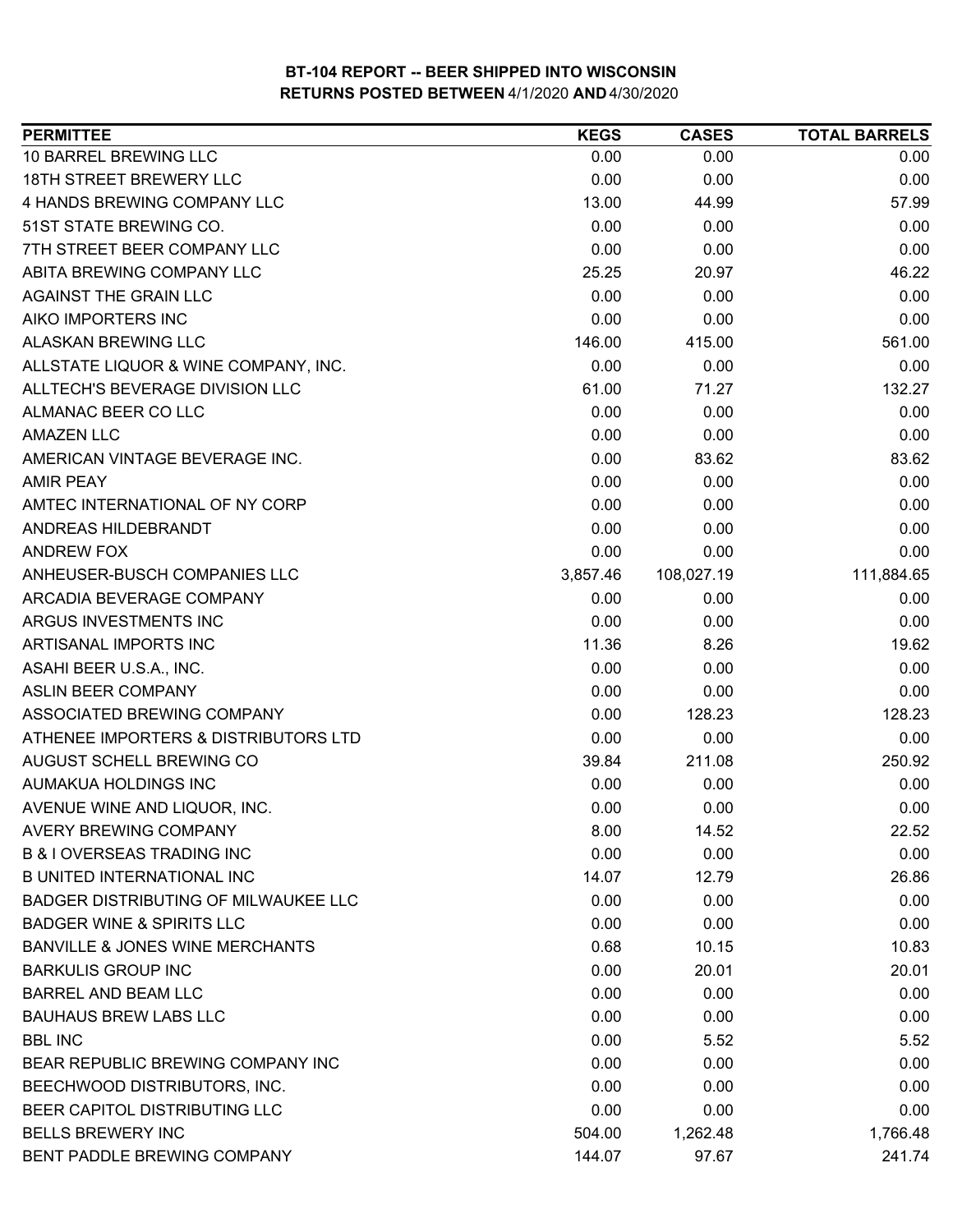| <b>PERMITTEE</b>                        | <b>KEGS</b> | <b>CASES</b> | <b>TOTAL BARRELS</b> |
|-----------------------------------------|-------------|--------------|----------------------|
| BERNICK'S PEPSI-COLA OF DRESSER, INC.   | 0.00        | 0.00         | 0.00                 |
| <b>BIG SKY BREWING CO</b>               | 24.00       | 12.77        | 36.77                |
| BILL'S DISTRIBUTING, LTD.               | 0.00        | 0.00         | 0.00                 |
| <b>BINDING BRAUEREI USA INC</b>         | 0.00        | 440.00       | 440.00               |
| <b>BLACK LIST BEER LLC</b>              | 1.16        | 21.22        | 22.38                |
| <b>BLACKROCKS BREWERY LLC</b>           | 13.00       | 26.50        | 39.50                |
| BLUE POINT BREWING COMPANY INC          | 0.00        | 0.00         | 0.00                 |
| <b>BLUME BRAUHAUS LLC</b>               | 0.00        | 0.00         | 0.00                 |
| <b>BOSTON BEER CORPORATION</b>          | 161.83      | 8,235.59     | 8,397.42             |
| BRASS FOUNDRY BREWING CO.               | 2.00        | 2.42         | 4.42                 |
| BRAU BROTHERS BREWING COMPANY, LLC      | 0.00        | 0.00         | 0.00                 |
| BREAKTHRU BEVERAGE GROUP LLC            | 0.00        | 0.00         | 0.00                 |
| BREAKTHRU BEVERAGE GROUP LLC            | 0.00        | 0.00         | 0.00                 |
| BRECKENRIDGE BREWERY LLC                | 0.00        | 0.00         | 0.00                 |
| BREWDOG BREWING COMPANY LLC             | 0.00        | 0.00         | 0.00                 |
| <b>BRIAN EWING</b>                      | 0.00        | 20.51        | 20.51                |
| BROWN-FORMAN CORPORATION                | 0.00        | 260.06       | 260.06               |
| C.J.W., INC.                            | 0.00        | 0.00         | 0.00                 |
| CANAL STREET BREWING CO LLC             | 128.50      | 978.47       | 1,106.97             |
| CANARCHY HOLDING CO LLC                 | 37.99       | 253.74       | 291.73               |
| CAPITOL-HUSTING COMPANY, INC.           | 0.00        | 0.00         | 0.00                 |
| CARRIAGE HOUSE IMPORTS, LTD.            | 0.00        | 109.80       | 109.80               |
| CENTRAL BEER IMPORT & EXPORT INC        | 0.00        | 0.00         | 0.00                 |
| <b>CHAD YAKOBSON</b>                    | 0.00        | 0.00         | 0.00                 |
| CHAS A BERNICK INC                      | 0.00        | 0.00         | 0.00                 |
| <b>CHASE HEALEY</b>                     | 0.00        | 0.00         | 0.00                 |
| <b>CHATHAM IMPORTS INC</b>              | 0.00        | 0.00         | 0.00                 |
| CHICAGO BREW WERKS INC                  | 0.00        | 0.00         | 0.00                 |
| <b>CHRIS MICHNER</b>                    | 0.00        | 0.00         | 0.00                 |
| <b>CHRISTIAN P SCHAEFER</b>             | 0.00        | 0.00         | 0.00                 |
| CITY BREWING COMPANY, LLC               | 0.00        | 0.00         | 0.00                 |
| <b>CLASSIC BREWING COMPANY</b>          | 0.00        | 0.00         | 0.00                 |
| <b>COLLECTIVE ARTS USA LTD</b>          | 24.55       | 59.98        | 84.53                |
| CORONADO BREWING COMPANY INC            | 11.70       | 23.91        | 35.61                |
| <b>CRACOVIA BRANDS INC</b>              | 0.00        | 0.00         | 0.00                 |
| CRAFT BREW ALLIANCE INC                 | 0.00        | 0.00         | 0.00                 |
| <b>CRAFT REVOLUTION LLC</b>             | 0.00        | 44.70        | 44.70                |
| <b>CROOK &amp; MARKER LLC</b>           | 0.00        | 303.84       | 303.84               |
| <b>CROWN IMPORTS LLC</b>                | 0.00        | 14,665.21    | 14,665.21            |
| CRYSTAL LAKE BEER COMPANY               | 0.00        | 0.00         | 0.00                 |
| <b>CUSTOM CALIFORNIA CRAFT BEER LLC</b> | 0.00        | 0.00         | 0.00                 |
| D&V INTERNATIONAL INC                   | 0.00        | 16.59        | 16.59                |
| DANGEROUS MAN BREWING COMPANY LLC       | 0.00        | 0.00         | 0.00                 |
| DANNY RAKOVIC                           | 0.00        | 0.00         | 0.00                 |
| DEAN DISTRIBUTING, INC.                 | 0.00        | 0.00         | 0.00                 |
|                                         |             |              |                      |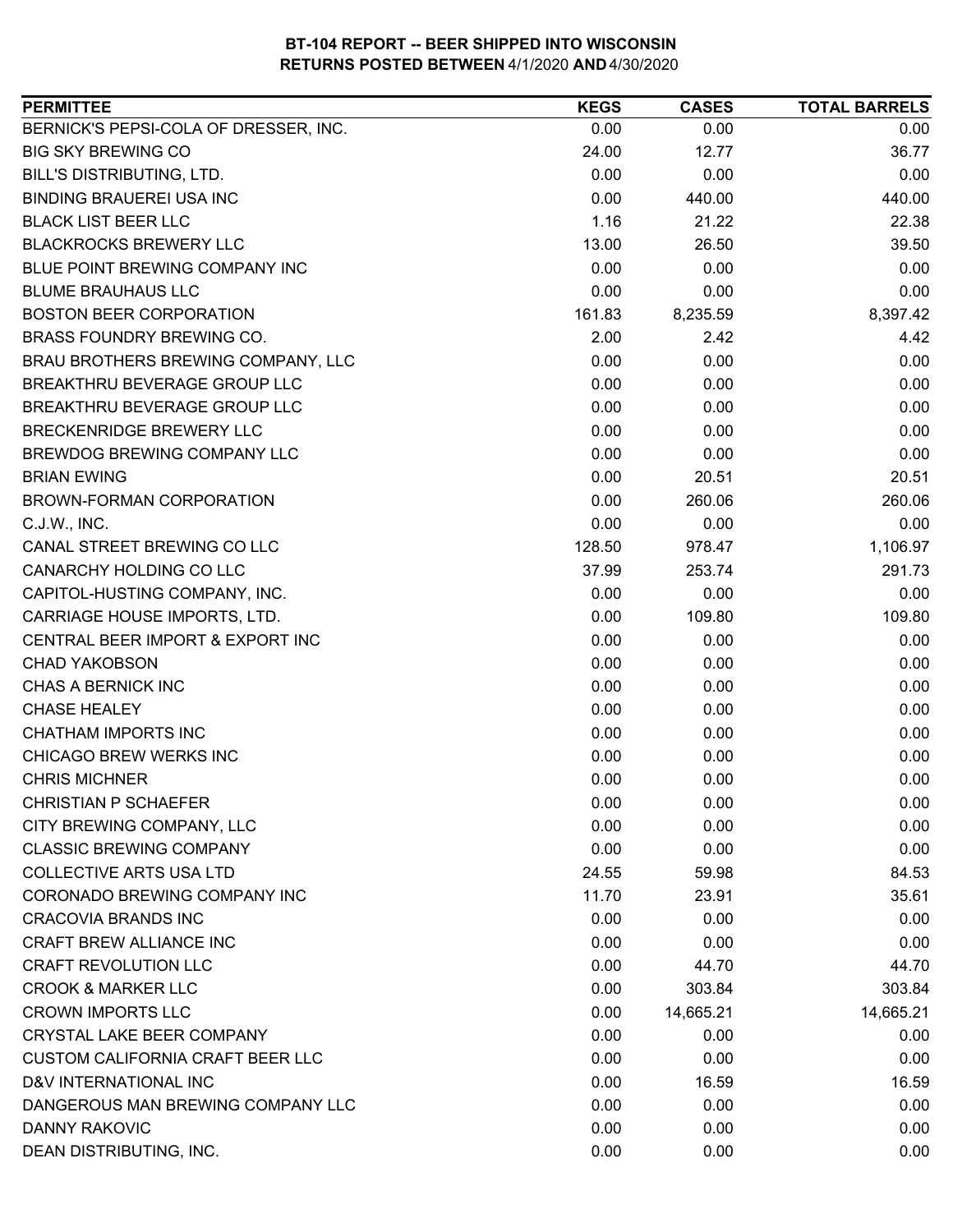| 0.00<br>0.00<br>0.00<br>108.51<br>33.61<br>74.90<br>32.46<br>3.67<br>28.79<br>0.00<br>0.00<br>0.00<br>3,706.18<br>4,091.36<br>385.18<br>0.00<br>0.00<br>0.00<br>0.00<br>0.00<br>0.00<br>0.00<br>102.05<br>102.05<br>0.00<br>0.00<br>0.00<br>26.00<br>84.26<br>58.26<br>1.33<br>86.54<br>85.21<br>0.00<br>0.00<br>0.00<br>0.00<br>25.30<br>25.30<br>0.00<br>0.00<br>0.00<br>0.00<br>0.00<br>0.00<br>0.00<br>11.25<br>11.25<br>0.00<br>0.00<br>0.00<br>0.00<br>0.00<br>0.00<br>6.50<br>32.20<br>25.70<br>0.00<br>0.00<br>0.00<br>0.00<br>0.00<br>0.00<br>0.00<br>0.00<br>0.00<br>0.00<br>0.00<br>0.00<br>0.00<br>0.00<br>0.00<br>0.00<br>53.28<br>53.28<br>0.00<br>0.00<br>0.00<br>0.00<br>0.00<br>0.00<br>0.00<br>0.00<br>0.00<br>0.00<br>0.00<br>0.00<br>0.00<br>0.00<br>0.00<br>0.00<br>0.00<br>0.00<br>0.00<br>0.00<br>0.00<br>0.00<br>0.00<br>0.00<br>0.00<br>0.00<br>0.00<br>0.00<br>0.00<br>0.00<br>73.37<br>73.37<br>0.00<br>0.00<br>0.00<br>0.00<br>0.00<br>0.00<br>0.00<br>0.00<br>0.00<br>0.00<br>0.00<br>0.00<br>0.00<br>0.00<br>0.00<br>0.00<br>0.00<br>0.00<br>0.00<br>0.00<br>0.00<br>0.00 | <b>PERMITTEE</b>                           | <b>KEGS</b> | <b>CASES</b> | <b>TOTAL BARRELS</b> |
|---------------------------------------------------------------------------------------------------------------------------------------------------------------------------------------------------------------------------------------------------------------------------------------------------------------------------------------------------------------------------------------------------------------------------------------------------------------------------------------------------------------------------------------------------------------------------------------------------------------------------------------------------------------------------------------------------------------------------------------------------------------------------------------------------------------------------------------------------------------------------------------------------------------------------------------------------------------------------------------------------------------------------------------------------------------------------------------------------------|--------------------------------------------|-------------|--------------|----------------------|
|                                                                                                                                                                                                                                                                                                                                                                                                                                                                                                                                                                                                                                                                                                                                                                                                                                                                                                                                                                                                                                                                                                         | DEAN DISTRIBUTING, INC.                    |             |              |                      |
|                                                                                                                                                                                                                                                                                                                                                                                                                                                                                                                                                                                                                                                                                                                                                                                                                                                                                                                                                                                                                                                                                                         | DESCHUTES BREWERY INC                      |             |              |                      |
|                                                                                                                                                                                                                                                                                                                                                                                                                                                                                                                                                                                                                                                                                                                                                                                                                                                                                                                                                                                                                                                                                                         | <b>DESTIHL HOLDINGS LLC</b>                |             |              |                      |
|                                                                                                                                                                                                                                                                                                                                                                                                                                                                                                                                                                                                                                                                                                                                                                                                                                                                                                                                                                                                                                                                                                         | DETROIT RIVERTOWN BREWING LLC              |             |              |                      |
|                                                                                                                                                                                                                                                                                                                                                                                                                                                                                                                                                                                                                                                                                                                                                                                                                                                                                                                                                                                                                                                                                                         | DIAGEO BEER COMPANY USA                    |             |              |                      |
|                                                                                                                                                                                                                                                                                                                                                                                                                                                                                                                                                                                                                                                                                                                                                                                                                                                                                                                                                                                                                                                                                                         | DISCOUNT LIQUOR, INC.                      |             |              |                      |
|                                                                                                                                                                                                                                                                                                                                                                                                                                                                                                                                                                                                                                                                                                                                                                                                                                                                                                                                                                                                                                                                                                         | DOANE DISTRIBUTING, INC.                   |             |              |                      |
|                                                                                                                                                                                                                                                                                                                                                                                                                                                                                                                                                                                                                                                                                                                                                                                                                                                                                                                                                                                                                                                                                                         | DOGFISH HEAD CRAFT BREWERY LLC             |             |              |                      |
|                                                                                                                                                                                                                                                                                                                                                                                                                                                                                                                                                                                                                                                                                                                                                                                                                                                                                                                                                                                                                                                                                                         | <b>DOYNA LTD</b>                           |             |              |                      |
|                                                                                                                                                                                                                                                                                                                                                                                                                                                                                                                                                                                                                                                                                                                                                                                                                                                                                                                                                                                                                                                                                                         | DREKKER BREWING COMPANY LLC                |             |              |                      |
|                                                                                                                                                                                                                                                                                                                                                                                                                                                                                                                                                                                                                                                                                                                                                                                                                                                                                                                                                                                                                                                                                                         | DUVEL MOORTGAT USA LTD                     |             |              |                      |
|                                                                                                                                                                                                                                                                                                                                                                                                                                                                                                                                                                                                                                                                                                                                                                                                                                                                                                                                                                                                                                                                                                         | DYNAMITE BREWING LLC                       |             |              |                      |
|                                                                                                                                                                                                                                                                                                                                                                                                                                                                                                                                                                                                                                                                                                                                                                                                                                                                                                                                                                                                                                                                                                         | E & J GALLO WINERY                         |             |              |                      |
|                                                                                                                                                                                                                                                                                                                                                                                                                                                                                                                                                                                                                                                                                                                                                                                                                                                                                                                                                                                                                                                                                                         | EASTERN LIQUORS USA INC                    |             |              |                      |
|                                                                                                                                                                                                                                                                                                                                                                                                                                                                                                                                                                                                                                                                                                                                                                                                                                                                                                                                                                                                                                                                                                         | EINSTOK BEER COMPANY LP                    |             |              |                      |
|                                                                                                                                                                                                                                                                                                                                                                                                                                                                                                                                                                                                                                                                                                                                                                                                                                                                                                                                                                                                                                                                                                         | EL DORADO BEVERAGE CO                      |             |              |                      |
|                                                                                                                                                                                                                                                                                                                                                                                                                                                                                                                                                                                                                                                                                                                                                                                                                                                                                                                                                                                                                                                                                                         | EL SEGUNDO BREWING CO LLC                  |             |              |                      |
|                                                                                                                                                                                                                                                                                                                                                                                                                                                                                                                                                                                                                                                                                                                                                                                                                                                                                                                                                                                                                                                                                                         | ELYSIAN BREWING COMPANY INC                |             |              |                      |
|                                                                                                                                                                                                                                                                                                                                                                                                                                                                                                                                                                                                                                                                                                                                                                                                                                                                                                                                                                                                                                                                                                         | <b>EQUILIBRIUM BREWERY LLC</b>             |             |              |                      |
|                                                                                                                                                                                                                                                                                                                                                                                                                                                                                                                                                                                                                                                                                                                                                                                                                                                                                                                                                                                                                                                                                                         | <b>FABIANO BROTHERS - WISCONSIN LLC</b>    |             |              |                      |
|                                                                                                                                                                                                                                                                                                                                                                                                                                                                                                                                                                                                                                                                                                                                                                                                                                                                                                                                                                                                                                                                                                         | FAIR STATE BREWING COOPERATIVE             |             |              |                      |
|                                                                                                                                                                                                                                                                                                                                                                                                                                                                                                                                                                                                                                                                                                                                                                                                                                                                                                                                                                                                                                                                                                         | FINNEGANS BREW CO LLC                      |             |              |                      |
|                                                                                                                                                                                                                                                                                                                                                                                                                                                                                                                                                                                                                                                                                                                                                                                                                                                                                                                                                                                                                                                                                                         | FISH BREWING CO                            |             |              |                      |
|                                                                                                                                                                                                                                                                                                                                                                                                                                                                                                                                                                                                                                                                                                                                                                                                                                                                                                                                                                                                                                                                                                         | FLANIGAN DISTRIBUTING OF DOOR COUNTY, INC. |             |              |                      |
|                                                                                                                                                                                                                                                                                                                                                                                                                                                                                                                                                                                                                                                                                                                                                                                                                                                                                                                                                                                                                                                                                                         | FLYING DOG BREWERY LLLP                    |             |              |                      |
|                                                                                                                                                                                                                                                                                                                                                                                                                                                                                                                                                                                                                                                                                                                                                                                                                                                                                                                                                                                                                                                                                                         | FORBIDDEN ROOT, A BENEFIT LLC              |             |              |                      |
|                                                                                                                                                                                                                                                                                                                                                                                                                                                                                                                                                                                                                                                                                                                                                                                                                                                                                                                                                                                                                                                                                                         | FOREIGN OBJECTS BEER COMPANY LLC           |             |              |                      |
|                                                                                                                                                                                                                                                                                                                                                                                                                                                                                                                                                                                                                                                                                                                                                                                                                                                                                                                                                                                                                                                                                                         | FOUR SEASONS BEER DISTRIBUTORS INC         |             |              |                      |
|                                                                                                                                                                                                                                                                                                                                                                                                                                                                                                                                                                                                                                                                                                                                                                                                                                                                                                                                                                                                                                                                                                         | FRANK BEER DISTRIBUTORS, INC.              |             |              |                      |
|                                                                                                                                                                                                                                                                                                                                                                                                                                                                                                                                                                                                                                                                                                                                                                                                                                                                                                                                                                                                                                                                                                         | FRANK BEER SOUTH LLC                       |             |              |                      |
|                                                                                                                                                                                                                                                                                                                                                                                                                                                                                                                                                                                                                                                                                                                                                                                                                                                                                                                                                                                                                                                                                                         | FRANK LIQUOR COMPANY, INC.                 |             |              |                      |
|                                                                                                                                                                                                                                                                                                                                                                                                                                                                                                                                                                                                                                                                                                                                                                                                                                                                                                                                                                                                                                                                                                         | FRANK LIQUORS OF LA CROSSE, INC.           |             |              |                      |
|                                                                                                                                                                                                                                                                                                                                                                                                                                                                                                                                                                                                                                                                                                                                                                                                                                                                                                                                                                                                                                                                                                         | <b>FRED R KARM JR</b>                      |             |              |                      |
|                                                                                                                                                                                                                                                                                                                                                                                                                                                                                                                                                                                                                                                                                                                                                                                                                                                                                                                                                                                                                                                                                                         | FULTON STREET BREWERY LLC                  |             |              |                      |
|                                                                                                                                                                                                                                                                                                                                                                                                                                                                                                                                                                                                                                                                                                                                                                                                                                                                                                                                                                                                                                                                                                         | <b>G &amp; F DISTRIBUTING INC</b>          |             |              |                      |
|                                                                                                                                                                                                                                                                                                                                                                                                                                                                                                                                                                                                                                                                                                                                                                                                                                                                                                                                                                                                                                                                                                         | <b>G K SKAGGS INC</b>                      |             |              |                      |
|                                                                                                                                                                                                                                                                                                                                                                                                                                                                                                                                                                                                                                                                                                                                                                                                                                                                                                                                                                                                                                                                                                         | <b>GARY'S CORPORATION OF OAK CREEK</b>     |             |              |                      |
|                                                                                                                                                                                                                                                                                                                                                                                                                                                                                                                                                                                                                                                                                                                                                                                                                                                                                                                                                                                                                                                                                                         | <b>GELOSO BEVERAGE GROUP LLC</b>           |             |              |                      |
|                                                                                                                                                                                                                                                                                                                                                                                                                                                                                                                                                                                                                                                                                                                                                                                                                                                                                                                                                                                                                                                                                                         | <b>GENERAL BEER DISTRIBUTORS CO.</b>       |             |              |                      |
|                                                                                                                                                                                                                                                                                                                                                                                                                                                                                                                                                                                                                                                                                                                                                                                                                                                                                                                                                                                                                                                                                                         | GENERAL BEER DISTRIBUTORS CO. - MILWAUKEE  |             |              |                      |
|                                                                                                                                                                                                                                                                                                                                                                                                                                                                                                                                                                                                                                                                                                                                                                                                                                                                                                                                                                                                                                                                                                         | <b>GENERAL BEER-NORTHEAST INC</b>          |             |              |                      |
|                                                                                                                                                                                                                                                                                                                                                                                                                                                                                                                                                                                                                                                                                                                                                                                                                                                                                                                                                                                                                                                                                                         | <b>GENERAL BEER-NORTHEAST INC</b>          |             |              |                      |
|                                                                                                                                                                                                                                                                                                                                                                                                                                                                                                                                                                                                                                                                                                                                                                                                                                                                                                                                                                                                                                                                                                         | GENERAL BEER-NORTHWEST, INC.               |             |              |                      |
|                                                                                                                                                                                                                                                                                                                                                                                                                                                                                                                                                                                                                                                                                                                                                                                                                                                                                                                                                                                                                                                                                                         | GENERAL BEER-NORTHWEST, INC.               | 0.00        | 0.00         | 0.00                 |
| 0.00<br>0.00<br>0.00                                                                                                                                                                                                                                                                                                                                                                                                                                                                                                                                                                                                                                                                                                                                                                                                                                                                                                                                                                                                                                                                                    | GENERAL BEER-NORTHWEST, INC.               |             |              |                      |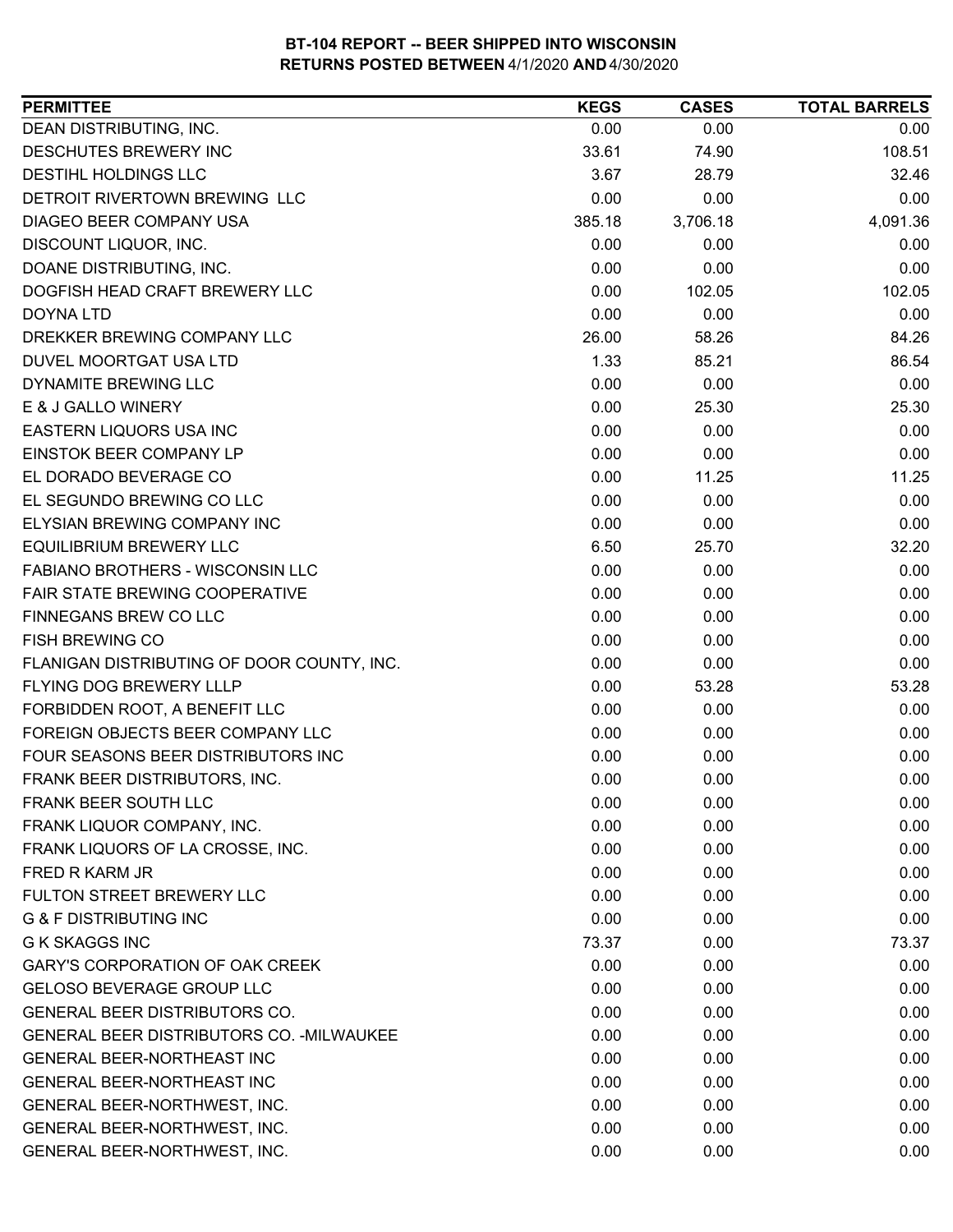| GENERAL BEVERAGE SALES CO.<br>0.00<br>0.00<br>0.00<br><b>GENERAL BEVERAGE SALES CO. - OSHKOSH</b><br>0.00<br>0.00<br>0.00<br>GENERAL BEVERAGE SALES CO.-MILWAUKEE<br>0.00<br>0.00<br>0.00<br><b>GLOBAL VILLAGE IMPORTS LLC</b><br>0.00<br>0.00<br>0.00<br><b>GLORIA R RAGSDALE</b><br>0.00<br>0.00<br>0.00<br><b>GMB PARTNERS LLC</b><br>6.00<br>128.13<br>122.13<br><b>GOOD OMEN BOTTLING LLC</b><br>0.00<br>0.00<br>0.00<br><b>GREAT CENTRAL BREWING LLC</b><br>0.00<br>0.00<br>0.00<br>0.00<br><b>GREEN BAY DISTRIBUTORS, INC.</b><br>0.00<br>0.00<br><b>GREGORY S HARDMAN</b><br>0.00<br>0.00<br>0.00<br>H C FOODS CO LTD<br>0.00<br>0.00<br>0.00<br>HARPOON DISTRIBUTING COMPANY<br>38.30<br>55.93<br>89.97<br>2,925.08<br>3,015.05<br>HEINEKEN USA INCORPORATED<br>0.00<br>0.00<br>0.00<br>HIGH COUNTRY BREWERY INC<br>0.00<br>0.00<br>0.00<br>357.55<br>HOFBRAUHAUS OF AMERICA, LLC<br>352.84<br>4.71<br>0.00<br>0.00<br>0.00<br>2.27<br>0.33<br>1.94<br><b>ILLYRIAN IMPORT INC</b><br>0.00<br>0.00<br>0.00<br><b>INDEED BREWING COMPANY LLC</b><br>33.16<br>125.44<br>158.60<br>INDIAN PEAKS BREWING COMPANY<br>114.02<br>43.33<br>70.69<br><b>INTERNATIONAL DISTILLERS &amp; VINTERS LTD</b><br>0.00<br>15.60<br>15.60<br>INTERTRADE USA COMPANY<br>0.00<br>0.00<br>0.00<br><b>IRENE WAGNER</b><br>34.09<br>29.99<br>64.08<br><b>IRON HORSE BEVERAGE LLC</b><br>0.00<br>15.30<br>15.30<br><b>ISLAND CITY BREWING COMPANY LLC</b><br>0.00<br>0.00<br>0.00<br><b>JAW PROPERTIES LLC</b><br>0.00<br>0.00<br>0.00<br><b>JDZ INC</b><br>0.00<br>0.00<br>0.00<br>0.00<br>0.00<br>0.00<br><b>JOHN J COLLETTI</b><br>JOHNSON BROTHERS OF WISCONSIN INC<br>0.00<br>0.00<br>0.00<br>150.69<br>176.58<br><b>JOSHUA DETH</b><br>25.89<br><b>JUSTIN STRAYER</b><br>0.00<br>0.00<br>0.00<br>0.00<br>0.00<br>0.00<br>78.00<br>55.52<br>133.52<br>0.00<br>0.00<br>0.00<br>0.00<br>0.00<br>0.00<br>3.33<br>7.62<br>10.95<br>0.00<br>0.00<br>0.00<br>0.00<br>0.00<br>0.00<br>0.00<br>0.00<br>0.00<br>0.00<br>1,898.79<br>1,898.79<br>646.55<br>112.00<br>534.55<br>0.00<br>0.00<br>0.00<br>0.00<br>0.00<br>0.00<br>0.00<br>0.00<br>0.00 | <b>PERMITTEE</b>                      | <b>KEGS</b> | <b>CASES</b> | <b>TOTAL BARRELS</b> |
|--------------------------------------------------------------------------------------------------------------------------------------------------------------------------------------------------------------------------------------------------------------------------------------------------------------------------------------------------------------------------------------------------------------------------------------------------------------------------------------------------------------------------------------------------------------------------------------------------------------------------------------------------------------------------------------------------------------------------------------------------------------------------------------------------------------------------------------------------------------------------------------------------------------------------------------------------------------------------------------------------------------------------------------------------------------------------------------------------------------------------------------------------------------------------------------------------------------------------------------------------------------------------------------------------------------------------------------------------------------------------------------------------------------------------------------------------------------------------------------------------------------------------------------------------------------------------------------------------------------------------------------------------------------------------------------------------------------------------------------------------------------------------------------------------------------------------------------------------------------------------------------------------------------------------------------------------------------------------------------------------------------------------------------------------------------------------------------------------------------------------------|---------------------------------------|-------------|--------------|----------------------|
|                                                                                                                                                                                                                                                                                                                                                                                                                                                                                                                                                                                                                                                                                                                                                                                                                                                                                                                                                                                                                                                                                                                                                                                                                                                                                                                                                                                                                                                                                                                                                                                                                                                                                                                                                                                                                                                                                                                                                                                                                                                                                                                                |                                       |             |              |                      |
| 94.23                                                                                                                                                                                                                                                                                                                                                                                                                                                                                                                                                                                                                                                                                                                                                                                                                                                                                                                                                                                                                                                                                                                                                                                                                                                                                                                                                                                                                                                                                                                                                                                                                                                                                                                                                                                                                                                                                                                                                                                                                                                                                                                          |                                       |             |              |                      |
|                                                                                                                                                                                                                                                                                                                                                                                                                                                                                                                                                                                                                                                                                                                                                                                                                                                                                                                                                                                                                                                                                                                                                                                                                                                                                                                                                                                                                                                                                                                                                                                                                                                                                                                                                                                                                                                                                                                                                                                                                                                                                                                                |                                       |             |              |                      |
|                                                                                                                                                                                                                                                                                                                                                                                                                                                                                                                                                                                                                                                                                                                                                                                                                                                                                                                                                                                                                                                                                                                                                                                                                                                                                                                                                                                                                                                                                                                                                                                                                                                                                                                                                                                                                                                                                                                                                                                                                                                                                                                                |                                       |             |              |                      |
|                                                                                                                                                                                                                                                                                                                                                                                                                                                                                                                                                                                                                                                                                                                                                                                                                                                                                                                                                                                                                                                                                                                                                                                                                                                                                                                                                                                                                                                                                                                                                                                                                                                                                                                                                                                                                                                                                                                                                                                                                                                                                                                                |                                       |             |              |                      |
|                                                                                                                                                                                                                                                                                                                                                                                                                                                                                                                                                                                                                                                                                                                                                                                                                                                                                                                                                                                                                                                                                                                                                                                                                                                                                                                                                                                                                                                                                                                                                                                                                                                                                                                                                                                                                                                                                                                                                                                                                                                                                                                                |                                       |             |              |                      |
|                                                                                                                                                                                                                                                                                                                                                                                                                                                                                                                                                                                                                                                                                                                                                                                                                                                                                                                                                                                                                                                                                                                                                                                                                                                                                                                                                                                                                                                                                                                                                                                                                                                                                                                                                                                                                                                                                                                                                                                                                                                                                                                                |                                       |             |              |                      |
|                                                                                                                                                                                                                                                                                                                                                                                                                                                                                                                                                                                                                                                                                                                                                                                                                                                                                                                                                                                                                                                                                                                                                                                                                                                                                                                                                                                                                                                                                                                                                                                                                                                                                                                                                                                                                                                                                                                                                                                                                                                                                                                                |                                       |             |              |                      |
|                                                                                                                                                                                                                                                                                                                                                                                                                                                                                                                                                                                                                                                                                                                                                                                                                                                                                                                                                                                                                                                                                                                                                                                                                                                                                                                                                                                                                                                                                                                                                                                                                                                                                                                                                                                                                                                                                                                                                                                                                                                                                                                                |                                       |             |              |                      |
|                                                                                                                                                                                                                                                                                                                                                                                                                                                                                                                                                                                                                                                                                                                                                                                                                                                                                                                                                                                                                                                                                                                                                                                                                                                                                                                                                                                                                                                                                                                                                                                                                                                                                                                                                                                                                                                                                                                                                                                                                                                                                                                                |                                       |             |              |                      |
|                                                                                                                                                                                                                                                                                                                                                                                                                                                                                                                                                                                                                                                                                                                                                                                                                                                                                                                                                                                                                                                                                                                                                                                                                                                                                                                                                                                                                                                                                                                                                                                                                                                                                                                                                                                                                                                                                                                                                                                                                                                                                                                                |                                       |             |              |                      |
|                                                                                                                                                                                                                                                                                                                                                                                                                                                                                                                                                                                                                                                                                                                                                                                                                                                                                                                                                                                                                                                                                                                                                                                                                                                                                                                                                                                                                                                                                                                                                                                                                                                                                                                                                                                                                                                                                                                                                                                                                                                                                                                                |                                       |             |              |                      |
|                                                                                                                                                                                                                                                                                                                                                                                                                                                                                                                                                                                                                                                                                                                                                                                                                                                                                                                                                                                                                                                                                                                                                                                                                                                                                                                                                                                                                                                                                                                                                                                                                                                                                                                                                                                                                                                                                                                                                                                                                                                                                                                                |                                       |             |              |                      |
|                                                                                                                                                                                                                                                                                                                                                                                                                                                                                                                                                                                                                                                                                                                                                                                                                                                                                                                                                                                                                                                                                                                                                                                                                                                                                                                                                                                                                                                                                                                                                                                                                                                                                                                                                                                                                                                                                                                                                                                                                                                                                                                                | HENDRICKS BEVERAGE, INC.              |             |              |                      |
|                                                                                                                                                                                                                                                                                                                                                                                                                                                                                                                                                                                                                                                                                                                                                                                                                                                                                                                                                                                                                                                                                                                                                                                                                                                                                                                                                                                                                                                                                                                                                                                                                                                                                                                                                                                                                                                                                                                                                                                                                                                                                                                                |                                       |             |              |                      |
|                                                                                                                                                                                                                                                                                                                                                                                                                                                                                                                                                                                                                                                                                                                                                                                                                                                                                                                                                                                                                                                                                                                                                                                                                                                                                                                                                                                                                                                                                                                                                                                                                                                                                                                                                                                                                                                                                                                                                                                                                                                                                                                                |                                       |             |              |                      |
|                                                                                                                                                                                                                                                                                                                                                                                                                                                                                                                                                                                                                                                                                                                                                                                                                                                                                                                                                                                                                                                                                                                                                                                                                                                                                                                                                                                                                                                                                                                                                                                                                                                                                                                                                                                                                                                                                                                                                                                                                                                                                                                                | <b>HOME BREW MART INC</b>             |             |              |                      |
|                                                                                                                                                                                                                                                                                                                                                                                                                                                                                                                                                                                                                                                                                                                                                                                                                                                                                                                                                                                                                                                                                                                                                                                                                                                                                                                                                                                                                                                                                                                                                                                                                                                                                                                                                                                                                                                                                                                                                                                                                                                                                                                                | HOP BUTCHER FOR THE WORLD LLC         |             |              |                      |
|                                                                                                                                                                                                                                                                                                                                                                                                                                                                                                                                                                                                                                                                                                                                                                                                                                                                                                                                                                                                                                                                                                                                                                                                                                                                                                                                                                                                                                                                                                                                                                                                                                                                                                                                                                                                                                                                                                                                                                                                                                                                                                                                |                                       |             |              |                      |
|                                                                                                                                                                                                                                                                                                                                                                                                                                                                                                                                                                                                                                                                                                                                                                                                                                                                                                                                                                                                                                                                                                                                                                                                                                                                                                                                                                                                                                                                                                                                                                                                                                                                                                                                                                                                                                                                                                                                                                                                                                                                                                                                |                                       |             |              |                      |
|                                                                                                                                                                                                                                                                                                                                                                                                                                                                                                                                                                                                                                                                                                                                                                                                                                                                                                                                                                                                                                                                                                                                                                                                                                                                                                                                                                                                                                                                                                                                                                                                                                                                                                                                                                                                                                                                                                                                                                                                                                                                                                                                |                                       |             |              |                      |
|                                                                                                                                                                                                                                                                                                                                                                                                                                                                                                                                                                                                                                                                                                                                                                                                                                                                                                                                                                                                                                                                                                                                                                                                                                                                                                                                                                                                                                                                                                                                                                                                                                                                                                                                                                                                                                                                                                                                                                                                                                                                                                                                |                                       |             |              |                      |
|                                                                                                                                                                                                                                                                                                                                                                                                                                                                                                                                                                                                                                                                                                                                                                                                                                                                                                                                                                                                                                                                                                                                                                                                                                                                                                                                                                                                                                                                                                                                                                                                                                                                                                                                                                                                                                                                                                                                                                                                                                                                                                                                |                                       |             |              |                      |
|                                                                                                                                                                                                                                                                                                                                                                                                                                                                                                                                                                                                                                                                                                                                                                                                                                                                                                                                                                                                                                                                                                                                                                                                                                                                                                                                                                                                                                                                                                                                                                                                                                                                                                                                                                                                                                                                                                                                                                                                                                                                                                                                |                                       |             |              |                      |
|                                                                                                                                                                                                                                                                                                                                                                                                                                                                                                                                                                                                                                                                                                                                                                                                                                                                                                                                                                                                                                                                                                                                                                                                                                                                                                                                                                                                                                                                                                                                                                                                                                                                                                                                                                                                                                                                                                                                                                                                                                                                                                                                |                                       |             |              |                      |
|                                                                                                                                                                                                                                                                                                                                                                                                                                                                                                                                                                                                                                                                                                                                                                                                                                                                                                                                                                                                                                                                                                                                                                                                                                                                                                                                                                                                                                                                                                                                                                                                                                                                                                                                                                                                                                                                                                                                                                                                                                                                                                                                |                                       |             |              |                      |
|                                                                                                                                                                                                                                                                                                                                                                                                                                                                                                                                                                                                                                                                                                                                                                                                                                                                                                                                                                                                                                                                                                                                                                                                                                                                                                                                                                                                                                                                                                                                                                                                                                                                                                                                                                                                                                                                                                                                                                                                                                                                                                                                |                                       |             |              |                      |
|                                                                                                                                                                                                                                                                                                                                                                                                                                                                                                                                                                                                                                                                                                                                                                                                                                                                                                                                                                                                                                                                                                                                                                                                                                                                                                                                                                                                                                                                                                                                                                                                                                                                                                                                                                                                                                                                                                                                                                                                                                                                                                                                |                                       |             |              |                      |
|                                                                                                                                                                                                                                                                                                                                                                                                                                                                                                                                                                                                                                                                                                                                                                                                                                                                                                                                                                                                                                                                                                                                                                                                                                                                                                                                                                                                                                                                                                                                                                                                                                                                                                                                                                                                                                                                                                                                                                                                                                                                                                                                |                                       |             |              |                      |
|                                                                                                                                                                                                                                                                                                                                                                                                                                                                                                                                                                                                                                                                                                                                                                                                                                                                                                                                                                                                                                                                                                                                                                                                                                                                                                                                                                                                                                                                                                                                                                                                                                                                                                                                                                                                                                                                                                                                                                                                                                                                                                                                |                                       |             |              |                      |
|                                                                                                                                                                                                                                                                                                                                                                                                                                                                                                                                                                                                                                                                                                                                                                                                                                                                                                                                                                                                                                                                                                                                                                                                                                                                                                                                                                                                                                                                                                                                                                                                                                                                                                                                                                                                                                                                                                                                                                                                                                                                                                                                |                                       |             |              |                      |
|                                                                                                                                                                                                                                                                                                                                                                                                                                                                                                                                                                                                                                                                                                                                                                                                                                                                                                                                                                                                                                                                                                                                                                                                                                                                                                                                                                                                                                                                                                                                                                                                                                                                                                                                                                                                                                                                                                                                                                                                                                                                                                                                |                                       |             |              |                      |
|                                                                                                                                                                                                                                                                                                                                                                                                                                                                                                                                                                                                                                                                                                                                                                                                                                                                                                                                                                                                                                                                                                                                                                                                                                                                                                                                                                                                                                                                                                                                                                                                                                                                                                                                                                                                                                                                                                                                                                                                                                                                                                                                | KAY BEER DISTRIBUTING, INC.           |             |              |                      |
|                                                                                                                                                                                                                                                                                                                                                                                                                                                                                                                                                                                                                                                                                                                                                                                                                                                                                                                                                                                                                                                                                                                                                                                                                                                                                                                                                                                                                                                                                                                                                                                                                                                                                                                                                                                                                                                                                                                                                                                                                                                                                                                                | KEWEENAW BREWING CO LLC               |             |              |                      |
|                                                                                                                                                                                                                                                                                                                                                                                                                                                                                                                                                                                                                                                                                                                                                                                                                                                                                                                                                                                                                                                                                                                                                                                                                                                                                                                                                                                                                                                                                                                                                                                                                                                                                                                                                                                                                                                                                                                                                                                                                                                                                                                                | KLOCKOW BREWING COMPANY INC           |             |              |                      |
|                                                                                                                                                                                                                                                                                                                                                                                                                                                                                                                                                                                                                                                                                                                                                                                                                                                                                                                                                                                                                                                                                                                                                                                                                                                                                                                                                                                                                                                                                                                                                                                                                                                                                                                                                                                                                                                                                                                                                                                                                                                                                                                                | KOJIMA & INTERNATIONAL ASSOCIATES INC |             |              |                      |
|                                                                                                                                                                                                                                                                                                                                                                                                                                                                                                                                                                                                                                                                                                                                                                                                                                                                                                                                                                                                                                                                                                                                                                                                                                                                                                                                                                                                                                                                                                                                                                                                                                                                                                                                                                                                                                                                                                                                                                                                                                                                                                                                | KREBS BREWING CO., INC.               |             |              |                      |
|                                                                                                                                                                                                                                                                                                                                                                                                                                                                                                                                                                                                                                                                                                                                                                                                                                                                                                                                                                                                                                                                                                                                                                                                                                                                                                                                                                                                                                                                                                                                                                                                                                                                                                                                                                                                                                                                                                                                                                                                                                                                                                                                | <b>KRISTOFFER R RUSCH</b>             |             |              |                      |
|                                                                                                                                                                                                                                                                                                                                                                                                                                                                                                                                                                                                                                                                                                                                                                                                                                                                                                                                                                                                                                                                                                                                                                                                                                                                                                                                                                                                                                                                                                                                                                                                                                                                                                                                                                                                                                                                                                                                                                                                                                                                                                                                | <b>KROMBACHER USA LLC</b>             |             |              |                      |
|                                                                                                                                                                                                                                                                                                                                                                                                                                                                                                                                                                                                                                                                                                                                                                                                                                                                                                                                                                                                                                                                                                                                                                                                                                                                                                                                                                                                                                                                                                                                                                                                                                                                                                                                                                                                                                                                                                                                                                                                                                                                                                                                | LA CROSSE BEVERAGE LLC                |             |              |                      |
|                                                                                                                                                                                                                                                                                                                                                                                                                                                                                                                                                                                                                                                                                                                                                                                                                                                                                                                                                                                                                                                                                                                                                                                                                                                                                                                                                                                                                                                                                                                                                                                                                                                                                                                                                                                                                                                                                                                                                                                                                                                                                                                                | LABATT USA OPERATING CO LLC           |             |              |                      |
|                                                                                                                                                                                                                                                                                                                                                                                                                                                                                                                                                                                                                                                                                                                                                                                                                                                                                                                                                                                                                                                                                                                                                                                                                                                                                                                                                                                                                                                                                                                                                                                                                                                                                                                                                                                                                                                                                                                                                                                                                                                                                                                                | <b>LAGUNITAS BREWING CO</b>           |             |              |                      |
|                                                                                                                                                                                                                                                                                                                                                                                                                                                                                                                                                                                                                                                                                                                                                                                                                                                                                                                                                                                                                                                                                                                                                                                                                                                                                                                                                                                                                                                                                                                                                                                                                                                                                                                                                                                                                                                                                                                                                                                                                                                                                                                                | LAKE OF THE WOODS BREWING CO          |             |              |                      |
|                                                                                                                                                                                                                                                                                                                                                                                                                                                                                                                                                                                                                                                                                                                                                                                                                                                                                                                                                                                                                                                                                                                                                                                                                                                                                                                                                                                                                                                                                                                                                                                                                                                                                                                                                                                                                                                                                                                                                                                                                                                                                                                                | LARRY'S DISTRIBUTING CO., INC.        |             |              |                      |
|                                                                                                                                                                                                                                                                                                                                                                                                                                                                                                                                                                                                                                                                                                                                                                                                                                                                                                                                                                                                                                                                                                                                                                                                                                                                                                                                                                                                                                                                                                                                                                                                                                                                                                                                                                                                                                                                                                                                                                                                                                                                                                                                | LEE BEVERAGE OF WISCONSIN LLC         |             |              |                      |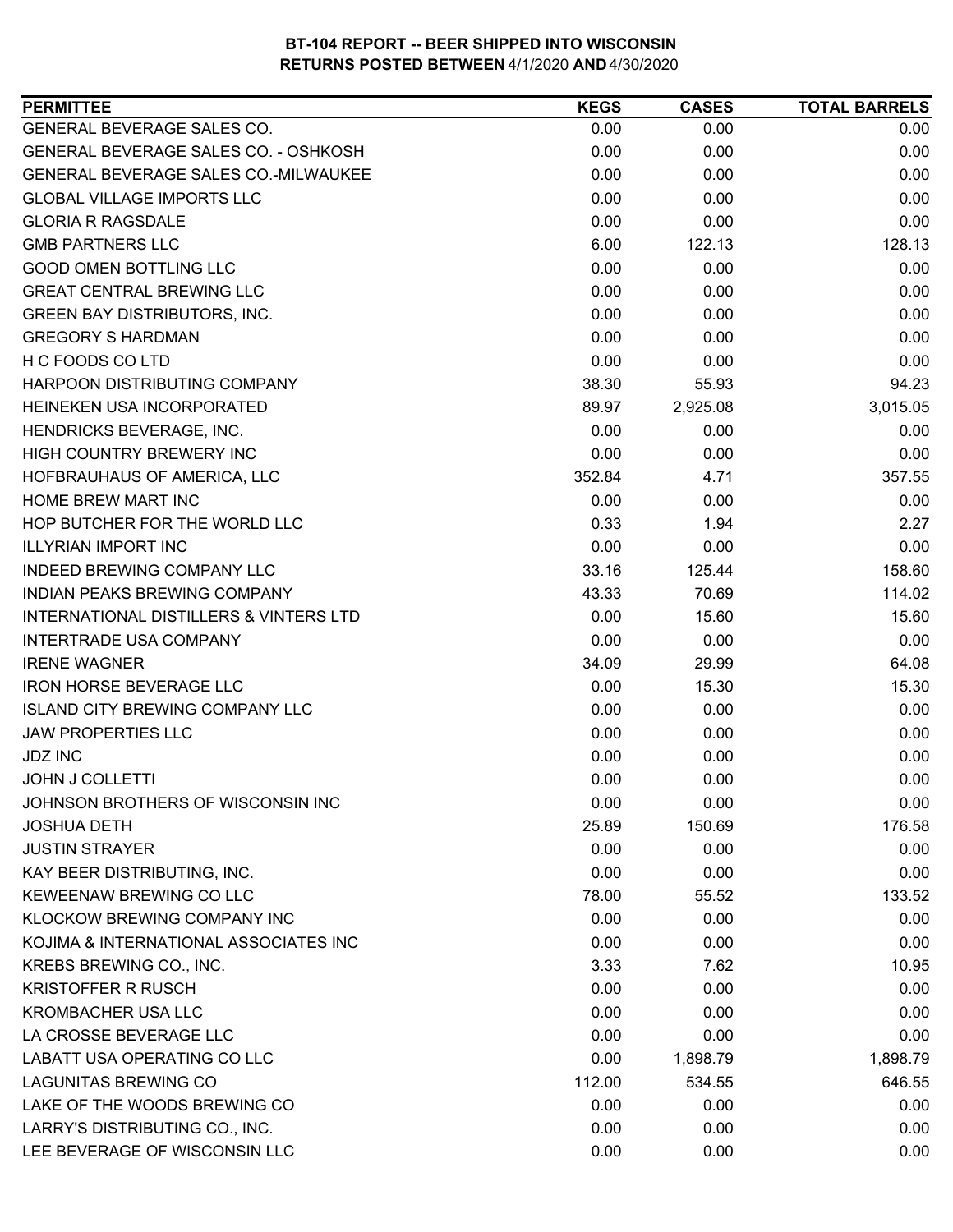| LEE BEVERAGE OF WISCONSIN LLC<br>0.00<br>0.00<br>0.00<br>LEE BEVERAGE OF WISCONSIN LLC<br>0.00<br>0.00<br>0.00<br>LEFT COAST BREWING CO<br>0.00<br>0.00<br>0.00<br>LENA BEVERAGE COMPANY<br>0.00<br>0.00<br>0.00<br>LIFT BRIDGE BREWING TECHNOLOGIES LLC<br>94.15<br>40.00<br>54.15<br>LISTERMANN MFG CO. INC.<br>0.00<br>0.00<br>0.00<br><b>LONGSTOCK III LLC</b><br>0.00<br>0.00<br>0.00<br>128.68<br>LOUIS GLUNZ BEER INC<br>41.82<br>86.86<br>32.49<br><b>LUPULIN BREWING LLC</b><br>7.33<br>25.16<br>0.00<br>MAINE BEER COMPANY, LLC<br>0.00<br>0.00<br><b>MANKATO BREWERY LLC</b><br>0.00<br>4.57<br>4.57<br>11,400.12<br>MARK ANTHONY BRANDS INC.<br>0.00<br>11,400.12<br>MERCENARY BREWERY & DISTILLERY LLC<br>42.00<br>79.76<br>121.76<br>MERCHANT DU VIN CORPORATION<br>0.00<br>39.36<br>39.36<br>METROPOLITAN BREWING LLC<br>0.00<br>0.00<br>0.00<br>2.05<br>0.76<br>2.81<br><b>MHW LTD</b><br>0.00<br>0.00<br>0.00<br>MICHAEL G ANSAY<br>MICHAUD DISTRIBUTING INC<br>0.00<br>0.00<br>0.00<br>MIGHTY SWELL COCKTAIL COMPANY LLC<br>0.00<br>110.79<br>110.79<br>0.00<br>MIKERPHONE BREWING LLC<br>2.00<br>2.00<br>0.00<br>MODERN TIMES DRINKS, INC<br>0.00<br>0.00<br>MOLSON COORS BEVERAGE COMPANY USA LLC<br>29,946.06<br>2,663.75<br>27,282.31<br>MONKLESS BREWING LLC<br>0.00<br>0.00<br>0.00<br>MOOSE LAKE BREWING CO., LLC<br>1.15<br>0.00<br>1.15<br>0.00<br>MOR-DALL ENTERPRISES INC.<br>0.00<br>0.00<br>MOTHER LODE BREWING LLC<br>0.00<br>0.00<br>0.00<br>MUTUAL WHOLESALE LIQUOR INC<br>0.00<br>0.00<br>0.00<br>NDC SYSTEMS LP<br>61.67<br>0.00<br>61.67<br>0.00<br>NEBRASKA BREWING CO INC<br>0.00<br>0.00<br>NEW BELGIUM BREWING COMPANY INC<br>72.66<br>942.40<br>1,015.06<br>0.00<br>0.00<br>0.00<br>NEW HOLLAND BREWING CO LLC<br>NEW YORK MUTUAL TRADING CO INC<br>0.00<br>0.32<br>0.32<br>NOELKE DISTRIBUTORS, INC.<br>0.00<br>0.00<br>0.00<br>NORTH COAST BREWING CO INC<br>3.33<br>23.14<br>26.47<br>NORTHERN UNITED BREWING COMPANY, LLC<br>0.00<br>0.00<br>0.00<br>NOUVEAU VENTURES LLC<br>0.00<br>2.91<br>2.91<br><b>ODELL BREWING COMPANY</b><br>205.40<br>246.90<br>41.50<br>OFF-KILTER BREWING INC<br>0.00<br>0.00<br>0.00<br>ON TOUR BREWING COMPANY LLC<br>0.00<br>0.00<br>0.00<br>ONION PUB & BREWERY INC<br>0.00<br>0.00<br>0.00<br>0.00<br>OREGON BREWING COMPANY INC<br>99.91<br>99.91<br>OTT SCHWEITZER DISTRIBUTORSHIP, INC.<br>0.00<br>0.00<br>0.00<br>0.00<br>0.00<br>PALS BREWING COMPANY, LLC<br>0.00<br>PAMPA BEVERAGES LLC<br>0.00<br>0.00<br>0.00 | <b>PERMITTEE</b>         | <b>KEGS</b> | <b>CASES</b> | <b>TOTAL BARRELS</b> |
|------------------------------------------------------------------------------------------------------------------------------------------------------------------------------------------------------------------------------------------------------------------------------------------------------------------------------------------------------------------------------------------------------------------------------------------------------------------------------------------------------------------------------------------------------------------------------------------------------------------------------------------------------------------------------------------------------------------------------------------------------------------------------------------------------------------------------------------------------------------------------------------------------------------------------------------------------------------------------------------------------------------------------------------------------------------------------------------------------------------------------------------------------------------------------------------------------------------------------------------------------------------------------------------------------------------------------------------------------------------------------------------------------------------------------------------------------------------------------------------------------------------------------------------------------------------------------------------------------------------------------------------------------------------------------------------------------------------------------------------------------------------------------------------------------------------------------------------------------------------------------------------------------------------------------------------------------------------------------------------------------------------------------------------------------------------------------------------------------------------------------------------------------------------------------------------------------------------------------------------------------------------------------------------------------------------------------------------------------------------------------------------------------------------------------------------------------------------------------------------------------|--------------------------|-------------|--------------|----------------------|
|                                                                                                                                                                                                                                                                                                                                                                                                                                                                                                                                                                                                                                                                                                                                                                                                                                                                                                                                                                                                                                                                                                                                                                                                                                                                                                                                                                                                                                                                                                                                                                                                                                                                                                                                                                                                                                                                                                                                                                                                                                                                                                                                                                                                                                                                                                                                                                                                                                                                                                      |                          |             |              |                      |
|                                                                                                                                                                                                                                                                                                                                                                                                                                                                                                                                                                                                                                                                                                                                                                                                                                                                                                                                                                                                                                                                                                                                                                                                                                                                                                                                                                                                                                                                                                                                                                                                                                                                                                                                                                                                                                                                                                                                                                                                                                                                                                                                                                                                                                                                                                                                                                                                                                                                                                      |                          |             |              |                      |
|                                                                                                                                                                                                                                                                                                                                                                                                                                                                                                                                                                                                                                                                                                                                                                                                                                                                                                                                                                                                                                                                                                                                                                                                                                                                                                                                                                                                                                                                                                                                                                                                                                                                                                                                                                                                                                                                                                                                                                                                                                                                                                                                                                                                                                                                                                                                                                                                                                                                                                      |                          |             |              |                      |
|                                                                                                                                                                                                                                                                                                                                                                                                                                                                                                                                                                                                                                                                                                                                                                                                                                                                                                                                                                                                                                                                                                                                                                                                                                                                                                                                                                                                                                                                                                                                                                                                                                                                                                                                                                                                                                                                                                                                                                                                                                                                                                                                                                                                                                                                                                                                                                                                                                                                                                      |                          |             |              |                      |
|                                                                                                                                                                                                                                                                                                                                                                                                                                                                                                                                                                                                                                                                                                                                                                                                                                                                                                                                                                                                                                                                                                                                                                                                                                                                                                                                                                                                                                                                                                                                                                                                                                                                                                                                                                                                                                                                                                                                                                                                                                                                                                                                                                                                                                                                                                                                                                                                                                                                                                      |                          |             |              |                      |
|                                                                                                                                                                                                                                                                                                                                                                                                                                                                                                                                                                                                                                                                                                                                                                                                                                                                                                                                                                                                                                                                                                                                                                                                                                                                                                                                                                                                                                                                                                                                                                                                                                                                                                                                                                                                                                                                                                                                                                                                                                                                                                                                                                                                                                                                                                                                                                                                                                                                                                      |                          |             |              |                      |
|                                                                                                                                                                                                                                                                                                                                                                                                                                                                                                                                                                                                                                                                                                                                                                                                                                                                                                                                                                                                                                                                                                                                                                                                                                                                                                                                                                                                                                                                                                                                                                                                                                                                                                                                                                                                                                                                                                                                                                                                                                                                                                                                                                                                                                                                                                                                                                                                                                                                                                      |                          |             |              |                      |
|                                                                                                                                                                                                                                                                                                                                                                                                                                                                                                                                                                                                                                                                                                                                                                                                                                                                                                                                                                                                                                                                                                                                                                                                                                                                                                                                                                                                                                                                                                                                                                                                                                                                                                                                                                                                                                                                                                                                                                                                                                                                                                                                                                                                                                                                                                                                                                                                                                                                                                      |                          |             |              |                      |
|                                                                                                                                                                                                                                                                                                                                                                                                                                                                                                                                                                                                                                                                                                                                                                                                                                                                                                                                                                                                                                                                                                                                                                                                                                                                                                                                                                                                                                                                                                                                                                                                                                                                                                                                                                                                                                                                                                                                                                                                                                                                                                                                                                                                                                                                                                                                                                                                                                                                                                      |                          |             |              |                      |
|                                                                                                                                                                                                                                                                                                                                                                                                                                                                                                                                                                                                                                                                                                                                                                                                                                                                                                                                                                                                                                                                                                                                                                                                                                                                                                                                                                                                                                                                                                                                                                                                                                                                                                                                                                                                                                                                                                                                                                                                                                                                                                                                                                                                                                                                                                                                                                                                                                                                                                      |                          |             |              |                      |
|                                                                                                                                                                                                                                                                                                                                                                                                                                                                                                                                                                                                                                                                                                                                                                                                                                                                                                                                                                                                                                                                                                                                                                                                                                                                                                                                                                                                                                                                                                                                                                                                                                                                                                                                                                                                                                                                                                                                                                                                                                                                                                                                                                                                                                                                                                                                                                                                                                                                                                      |                          |             |              |                      |
|                                                                                                                                                                                                                                                                                                                                                                                                                                                                                                                                                                                                                                                                                                                                                                                                                                                                                                                                                                                                                                                                                                                                                                                                                                                                                                                                                                                                                                                                                                                                                                                                                                                                                                                                                                                                                                                                                                                                                                                                                                                                                                                                                                                                                                                                                                                                                                                                                                                                                                      |                          |             |              |                      |
|                                                                                                                                                                                                                                                                                                                                                                                                                                                                                                                                                                                                                                                                                                                                                                                                                                                                                                                                                                                                                                                                                                                                                                                                                                                                                                                                                                                                                                                                                                                                                                                                                                                                                                                                                                                                                                                                                                                                                                                                                                                                                                                                                                                                                                                                                                                                                                                                                                                                                                      |                          |             |              |                      |
|                                                                                                                                                                                                                                                                                                                                                                                                                                                                                                                                                                                                                                                                                                                                                                                                                                                                                                                                                                                                                                                                                                                                                                                                                                                                                                                                                                                                                                                                                                                                                                                                                                                                                                                                                                                                                                                                                                                                                                                                                                                                                                                                                                                                                                                                                                                                                                                                                                                                                                      |                          |             |              |                      |
|                                                                                                                                                                                                                                                                                                                                                                                                                                                                                                                                                                                                                                                                                                                                                                                                                                                                                                                                                                                                                                                                                                                                                                                                                                                                                                                                                                                                                                                                                                                                                                                                                                                                                                                                                                                                                                                                                                                                                                                                                                                                                                                                                                                                                                                                                                                                                                                                                                                                                                      |                          |             |              |                      |
|                                                                                                                                                                                                                                                                                                                                                                                                                                                                                                                                                                                                                                                                                                                                                                                                                                                                                                                                                                                                                                                                                                                                                                                                                                                                                                                                                                                                                                                                                                                                                                                                                                                                                                                                                                                                                                                                                                                                                                                                                                                                                                                                                                                                                                                                                                                                                                                                                                                                                                      |                          |             |              |                      |
|                                                                                                                                                                                                                                                                                                                                                                                                                                                                                                                                                                                                                                                                                                                                                                                                                                                                                                                                                                                                                                                                                                                                                                                                                                                                                                                                                                                                                                                                                                                                                                                                                                                                                                                                                                                                                                                                                                                                                                                                                                                                                                                                                                                                                                                                                                                                                                                                                                                                                                      |                          |             |              |                      |
|                                                                                                                                                                                                                                                                                                                                                                                                                                                                                                                                                                                                                                                                                                                                                                                                                                                                                                                                                                                                                                                                                                                                                                                                                                                                                                                                                                                                                                                                                                                                                                                                                                                                                                                                                                                                                                                                                                                                                                                                                                                                                                                                                                                                                                                                                                                                                                                                                                                                                                      |                          |             |              |                      |
|                                                                                                                                                                                                                                                                                                                                                                                                                                                                                                                                                                                                                                                                                                                                                                                                                                                                                                                                                                                                                                                                                                                                                                                                                                                                                                                                                                                                                                                                                                                                                                                                                                                                                                                                                                                                                                                                                                                                                                                                                                                                                                                                                                                                                                                                                                                                                                                                                                                                                                      |                          |             |              |                      |
|                                                                                                                                                                                                                                                                                                                                                                                                                                                                                                                                                                                                                                                                                                                                                                                                                                                                                                                                                                                                                                                                                                                                                                                                                                                                                                                                                                                                                                                                                                                                                                                                                                                                                                                                                                                                                                                                                                                                                                                                                                                                                                                                                                                                                                                                                                                                                                                                                                                                                                      |                          |             |              |                      |
|                                                                                                                                                                                                                                                                                                                                                                                                                                                                                                                                                                                                                                                                                                                                                                                                                                                                                                                                                                                                                                                                                                                                                                                                                                                                                                                                                                                                                                                                                                                                                                                                                                                                                                                                                                                                                                                                                                                                                                                                                                                                                                                                                                                                                                                                                                                                                                                                                                                                                                      |                          |             |              |                      |
|                                                                                                                                                                                                                                                                                                                                                                                                                                                                                                                                                                                                                                                                                                                                                                                                                                                                                                                                                                                                                                                                                                                                                                                                                                                                                                                                                                                                                                                                                                                                                                                                                                                                                                                                                                                                                                                                                                                                                                                                                                                                                                                                                                                                                                                                                                                                                                                                                                                                                                      |                          |             |              |                      |
|                                                                                                                                                                                                                                                                                                                                                                                                                                                                                                                                                                                                                                                                                                                                                                                                                                                                                                                                                                                                                                                                                                                                                                                                                                                                                                                                                                                                                                                                                                                                                                                                                                                                                                                                                                                                                                                                                                                                                                                                                                                                                                                                                                                                                                                                                                                                                                                                                                                                                                      |                          |             |              |                      |
|                                                                                                                                                                                                                                                                                                                                                                                                                                                                                                                                                                                                                                                                                                                                                                                                                                                                                                                                                                                                                                                                                                                                                                                                                                                                                                                                                                                                                                                                                                                                                                                                                                                                                                                                                                                                                                                                                                                                                                                                                                                                                                                                                                                                                                                                                                                                                                                                                                                                                                      |                          |             |              |                      |
|                                                                                                                                                                                                                                                                                                                                                                                                                                                                                                                                                                                                                                                                                                                                                                                                                                                                                                                                                                                                                                                                                                                                                                                                                                                                                                                                                                                                                                                                                                                                                                                                                                                                                                                                                                                                                                                                                                                                                                                                                                                                                                                                                                                                                                                                                                                                                                                                                                                                                                      |                          |             |              |                      |
|                                                                                                                                                                                                                                                                                                                                                                                                                                                                                                                                                                                                                                                                                                                                                                                                                                                                                                                                                                                                                                                                                                                                                                                                                                                                                                                                                                                                                                                                                                                                                                                                                                                                                                                                                                                                                                                                                                                                                                                                                                                                                                                                                                                                                                                                                                                                                                                                                                                                                                      |                          |             |              |                      |
|                                                                                                                                                                                                                                                                                                                                                                                                                                                                                                                                                                                                                                                                                                                                                                                                                                                                                                                                                                                                                                                                                                                                                                                                                                                                                                                                                                                                                                                                                                                                                                                                                                                                                                                                                                                                                                                                                                                                                                                                                                                                                                                                                                                                                                                                                                                                                                                                                                                                                                      |                          |             |              |                      |
|                                                                                                                                                                                                                                                                                                                                                                                                                                                                                                                                                                                                                                                                                                                                                                                                                                                                                                                                                                                                                                                                                                                                                                                                                                                                                                                                                                                                                                                                                                                                                                                                                                                                                                                                                                                                                                                                                                                                                                                                                                                                                                                                                                                                                                                                                                                                                                                                                                                                                                      |                          |             |              |                      |
|                                                                                                                                                                                                                                                                                                                                                                                                                                                                                                                                                                                                                                                                                                                                                                                                                                                                                                                                                                                                                                                                                                                                                                                                                                                                                                                                                                                                                                                                                                                                                                                                                                                                                                                                                                                                                                                                                                                                                                                                                                                                                                                                                                                                                                                                                                                                                                                                                                                                                                      |                          |             |              |                      |
|                                                                                                                                                                                                                                                                                                                                                                                                                                                                                                                                                                                                                                                                                                                                                                                                                                                                                                                                                                                                                                                                                                                                                                                                                                                                                                                                                                                                                                                                                                                                                                                                                                                                                                                                                                                                                                                                                                                                                                                                                                                                                                                                                                                                                                                                                                                                                                                                                                                                                                      |                          |             |              |                      |
|                                                                                                                                                                                                                                                                                                                                                                                                                                                                                                                                                                                                                                                                                                                                                                                                                                                                                                                                                                                                                                                                                                                                                                                                                                                                                                                                                                                                                                                                                                                                                                                                                                                                                                                                                                                                                                                                                                                                                                                                                                                                                                                                                                                                                                                                                                                                                                                                                                                                                                      |                          |             |              |                      |
|                                                                                                                                                                                                                                                                                                                                                                                                                                                                                                                                                                                                                                                                                                                                                                                                                                                                                                                                                                                                                                                                                                                                                                                                                                                                                                                                                                                                                                                                                                                                                                                                                                                                                                                                                                                                                                                                                                                                                                                                                                                                                                                                                                                                                                                                                                                                                                                                                                                                                                      |                          |             |              |                      |
|                                                                                                                                                                                                                                                                                                                                                                                                                                                                                                                                                                                                                                                                                                                                                                                                                                                                                                                                                                                                                                                                                                                                                                                                                                                                                                                                                                                                                                                                                                                                                                                                                                                                                                                                                                                                                                                                                                                                                                                                                                                                                                                                                                                                                                                                                                                                                                                                                                                                                                      |                          |             |              |                      |
|                                                                                                                                                                                                                                                                                                                                                                                                                                                                                                                                                                                                                                                                                                                                                                                                                                                                                                                                                                                                                                                                                                                                                                                                                                                                                                                                                                                                                                                                                                                                                                                                                                                                                                                                                                                                                                                                                                                                                                                                                                                                                                                                                                                                                                                                                                                                                                                                                                                                                                      |                          |             |              |                      |
|                                                                                                                                                                                                                                                                                                                                                                                                                                                                                                                                                                                                                                                                                                                                                                                                                                                                                                                                                                                                                                                                                                                                                                                                                                                                                                                                                                                                                                                                                                                                                                                                                                                                                                                                                                                                                                                                                                                                                                                                                                                                                                                                                                                                                                                                                                                                                                                                                                                                                                      |                          |             |              |                      |
|                                                                                                                                                                                                                                                                                                                                                                                                                                                                                                                                                                                                                                                                                                                                                                                                                                                                                                                                                                                                                                                                                                                                                                                                                                                                                                                                                                                                                                                                                                                                                                                                                                                                                                                                                                                                                                                                                                                                                                                                                                                                                                                                                                                                                                                                                                                                                                                                                                                                                                      |                          |             |              |                      |
|                                                                                                                                                                                                                                                                                                                                                                                                                                                                                                                                                                                                                                                                                                                                                                                                                                                                                                                                                                                                                                                                                                                                                                                                                                                                                                                                                                                                                                                                                                                                                                                                                                                                                                                                                                                                                                                                                                                                                                                                                                                                                                                                                                                                                                                                                                                                                                                                                                                                                                      |                          |             |              |                      |
|                                                                                                                                                                                                                                                                                                                                                                                                                                                                                                                                                                                                                                                                                                                                                                                                                                                                                                                                                                                                                                                                                                                                                                                                                                                                                                                                                                                                                                                                                                                                                                                                                                                                                                                                                                                                                                                                                                                                                                                                                                                                                                                                                                                                                                                                                                                                                                                                                                                                                                      |                          |             |              |                      |
|                                                                                                                                                                                                                                                                                                                                                                                                                                                                                                                                                                                                                                                                                                                                                                                                                                                                                                                                                                                                                                                                                                                                                                                                                                                                                                                                                                                                                                                                                                                                                                                                                                                                                                                                                                                                                                                                                                                                                                                                                                                                                                                                                                                                                                                                                                                                                                                                                                                                                                      |                          |             |              |                      |
|                                                                                                                                                                                                                                                                                                                                                                                                                                                                                                                                                                                                                                                                                                                                                                                                                                                                                                                                                                                                                                                                                                                                                                                                                                                                                                                                                                                                                                                                                                                                                                                                                                                                                                                                                                                                                                                                                                                                                                                                                                                                                                                                                                                                                                                                                                                                                                                                                                                                                                      |                          |             |              |                      |
|                                                                                                                                                                                                                                                                                                                                                                                                                                                                                                                                                                                                                                                                                                                                                                                                                                                                                                                                                                                                                                                                                                                                                                                                                                                                                                                                                                                                                                                                                                                                                                                                                                                                                                                                                                                                                                                                                                                                                                                                                                                                                                                                                                                                                                                                                                                                                                                                                                                                                                      |                          |             |              |                      |
|                                                                                                                                                                                                                                                                                                                                                                                                                                                                                                                                                                                                                                                                                                                                                                                                                                                                                                                                                                                                                                                                                                                                                                                                                                                                                                                                                                                                                                                                                                                                                                                                                                                                                                                                                                                                                                                                                                                                                                                                                                                                                                                                                                                                                                                                                                                                                                                                                                                                                                      |                          |             |              |                      |
|                                                                                                                                                                                                                                                                                                                                                                                                                                                                                                                                                                                                                                                                                                                                                                                                                                                                                                                                                                                                                                                                                                                                                                                                                                                                                                                                                                                                                                                                                                                                                                                                                                                                                                                                                                                                                                                                                                                                                                                                                                                                                                                                                                                                                                                                                                                                                                                                                                                                                                      |                          |             |              |                      |
|                                                                                                                                                                                                                                                                                                                                                                                                                                                                                                                                                                                                                                                                                                                                                                                                                                                                                                                                                                                                                                                                                                                                                                                                                                                                                                                                                                                                                                                                                                                                                                                                                                                                                                                                                                                                                                                                                                                                                                                                                                                                                                                                                                                                                                                                                                                                                                                                                                                                                                      |                          |             |              |                      |
|                                                                                                                                                                                                                                                                                                                                                                                                                                                                                                                                                                                                                                                                                                                                                                                                                                                                                                                                                                                                                                                                                                                                                                                                                                                                                                                                                                                                                                                                                                                                                                                                                                                                                                                                                                                                                                                                                                                                                                                                                                                                                                                                                                                                                                                                                                                                                                                                                                                                                                      | PARADOX BEER COMPANY INC | 0.00        | 0.00         | 0.00                 |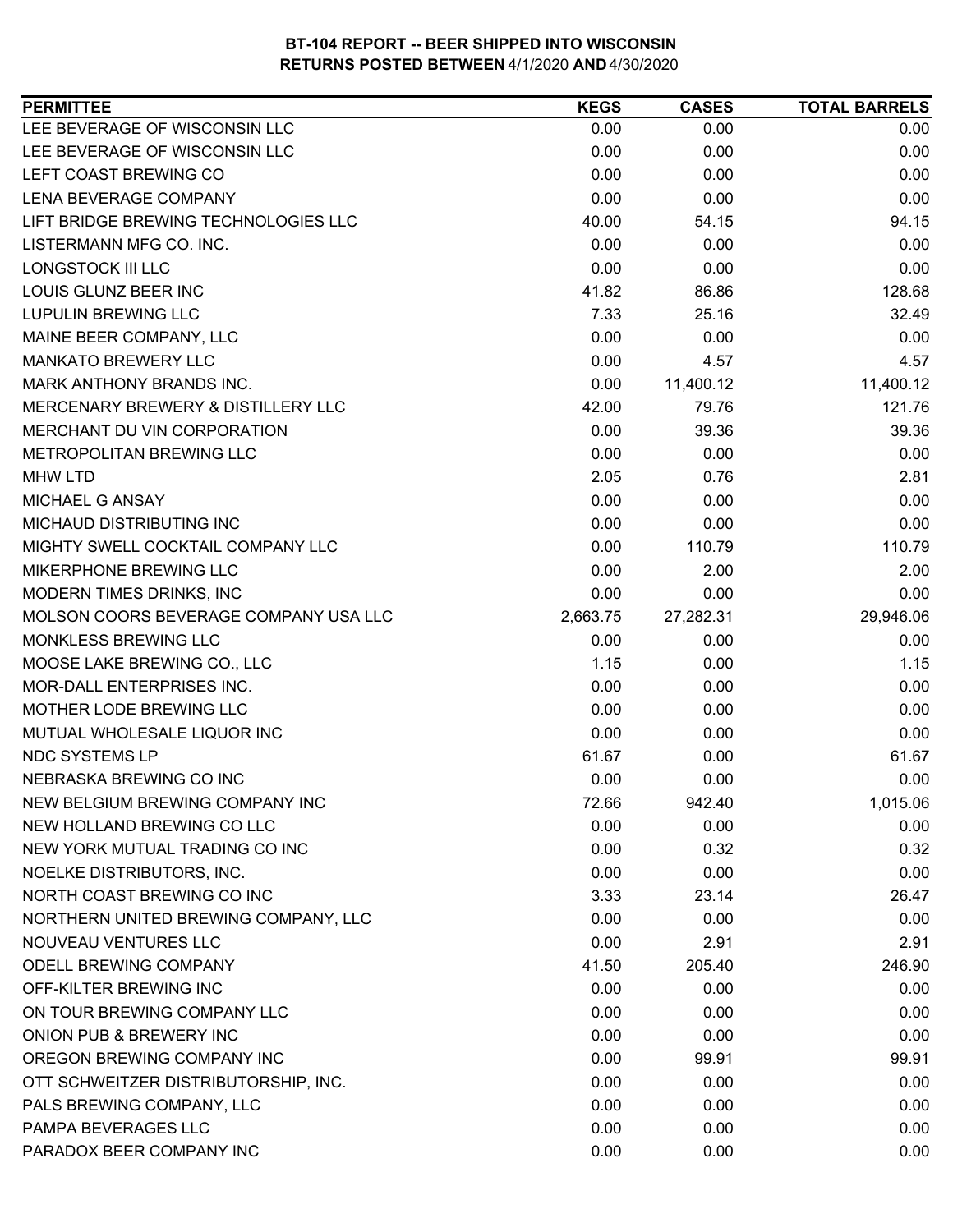| <b>PERMITTEE</b>                      | <b>KEGS</b> | <b>CASES</b> | <b>TOTAL BARRELS</b> |
|---------------------------------------|-------------|--------------|----------------------|
| PARK RIDGE DISTRIBUTING, INC.         | 0.00        | 0.00         | 0.00                 |
| PATERNO IMPORTS LTD                   | 0.00        | 0.00         | 0.00                 |
| PAULANER USA LLC                      | 66.04       | 50.26        | 116.30               |
| PEHLER DISTRIBUTING, INC.             | 0.00        | 0.00         | 0.00                 |
| PERENNIAL PARTNERS LLC                | 0.00        | 0.00         | 0.00                 |
| PHIL KNUTSEN                          | 0.00        | 0.00         | 0.00                 |
| PHILLIPS WINE COMPANY                 | 0.00        | 0.00         | 0.00                 |
| PIPEWORKS PRODUCTION LLC              | 0.00        | 0.00         | 0.00                 |
| PROST BREWING COMPANY LLC             | 0.00        | 5.23         | 5.23                 |
| RATAS WHOLESALE LIQUOR COMPANY        | 0.00        | 0.00         | 0.00                 |
| RENEGADE BREWING COMPANY LLC          | 0.00        | 0.00         | 0.00                 |
| RHINEGEIST, LLC                       | 3.33        | 79.84        | 83.17                |
| RIO BRAVO BREWING COMPANY             | 0.00        | 0.00         | 0.00                 |
| S. & S. DISTRIBUTING, INC.            | 0.00        | 0.00         | 0.00                 |
| S. & S. DISTRIBUTING, INC.            | 0.00        | 0.00         | 0.00                 |
| SAPPORO USA INC                       | 0.00        | 22.80        | 22.80                |
| SARATOGA LIQUOR CO., INC.             | 0.00        | 0.00         | 0.00                 |
| SAUGATUCK BREWING COMPANY INC         | 0.00        | 28.50        | 28.50                |
| <b>SHANE WELCH</b>                    | 0.00        | 7.55         | 7.55                 |
| SHELTON BROTHERS INC                  | 0.00        | 0.00         | 0.00                 |
| <b>SHORTS BREWING COMPANY</b>         | 9.67        | 48.92        | 58.59                |
| SIERRA NEVADA BREWING COMPANY         | 92.28       | 771.52       | 863.80               |
| SINGHA NORTH AMERICA INC              | 0.00        | 0.00         | 0.00                 |
| SOCIABLE CIDER WERKS LLC              | 0.00        | 0.00         | 0.00                 |
| SOLEMN OATH BREWERY LLC               | 4.67        | 19.72        | 24.39                |
| SOUTHERN GRIST BREWING COMPANY        | 0.00        | 0.00         | 0.00                 |
| SOUTHERN TIER BREWING COMPANY LLC     | 0.00        | 22.44        | 22.44                |
| SP3 LLC                               | 0.00        | 0.00         | 0.00                 |
| SPIRAL BREWERY LLC                    | 0.17        | 0.97         | 1.14                 |
| <b>SRB OPERATIONS LLC</b>             | 0.00        | 0.00         | 0.00                 |
| ST KILLIAN IMPORTING CO INC           | 30.68       | 119.57       | 150.25               |
| STANLEY STAWSKI DIST CO INC           | 0.00        | 0.00         | 0.00                 |
| <b>STEVE CRIDER</b>                   | 9.84        | 18.71        | 28.55                |
| STONE BREWING CO LLC                  | 14.50       | 111.87       | 126.37               |
| SUGAR CREEK ACQUISITION LLC           | 0.00        | 0.00         | 0.00                 |
| <b>SUMMIT BREWING COMPANY</b>         | 95.01       | 467.60       | 562.61               |
| SUN KING BREWING CO LLC               | 0.00        | 0.00         | 0.00                 |
| SUPERIOR BEVERAGES LLC                | 0.00        | 0.00         | 0.00                 |
| <b>SURLY BREWING COMPANY</b>          | 101.66      | 137.68       | 239.34               |
| <b>SURVILLE ENTERPRISES CORP</b>      | 0.00        | 0.00         | 0.00                 |
| <b>SYLWESTER KOLAKOWSKI</b>           | 0.00        | 0.00         | 0.00                 |
| <b>TABLEBLUFF BREWING CO INC</b>      | 0.00        | 0.00         | 0.00                 |
| TERRAPIN BEER COMPANY LLC             | 23.50       | 251.33       | 274.83               |
| THE BROOKLYN BREWERY CORPORATION      | 0.00        | 0.00         | 0.00                 |
| THE CHURCH STREET BREWING COMPANY LLC | 3.33        | 2.90         | 6.23                 |